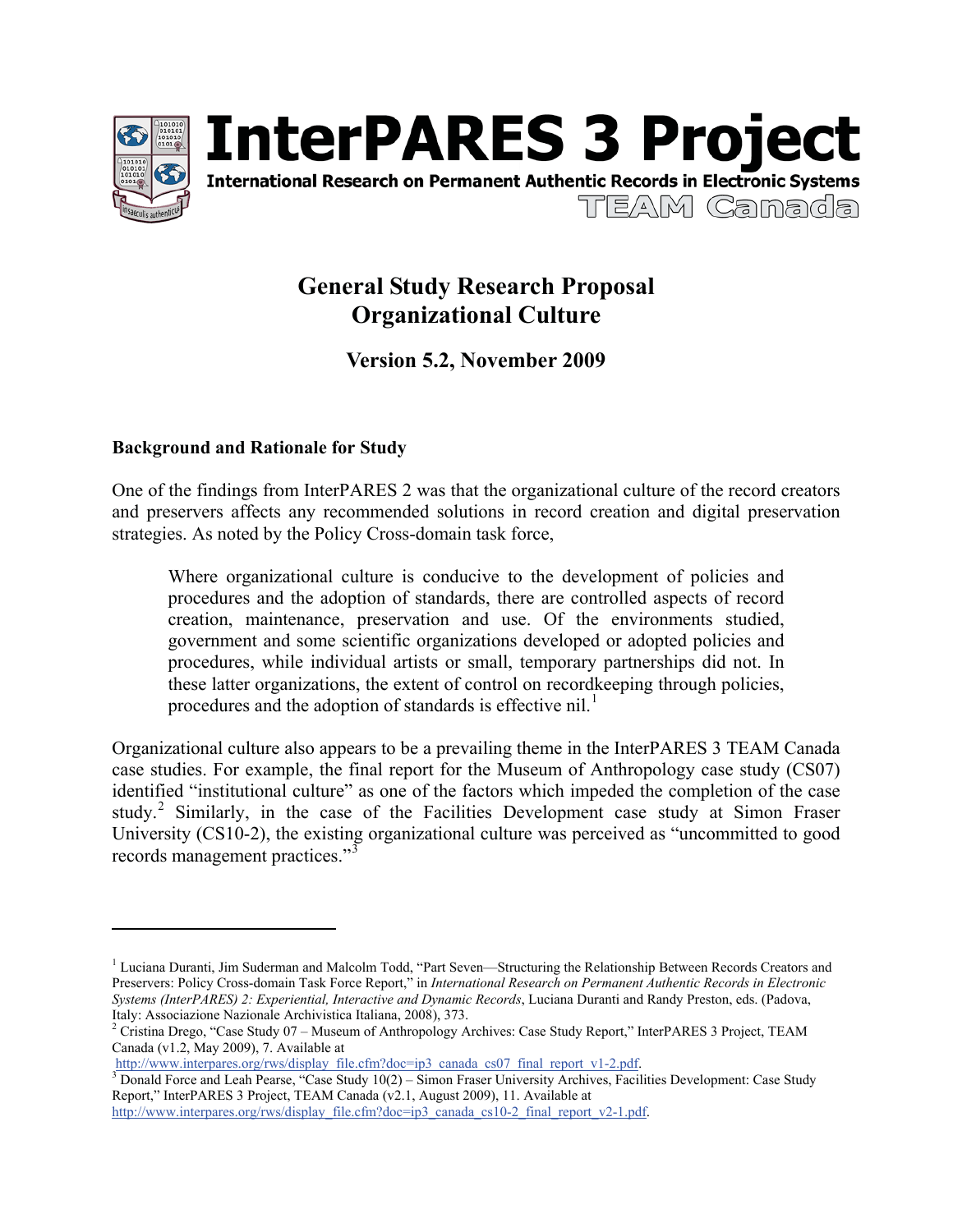#### **Objective of Research**

The objective of this research on organizational culture is to develop a consistent framework to analyze its impact on recordkeeping and preservation practices across various case studies in InterPARES 3 within the national context of Canada. Findings gleaned from this research may also be applicable to a general study of the dynamics amongst organizational cultures, recordkeeping and preservation practices for all the other countries participating in InterPARES 3.

#### **Research Questions**

- Question 1: How does organizational culture affect the selection and implementation of recordkeeping and/or digital records preservation systems?
- Hypothesis 1: Corporate and/or occupational subcultures may lead to tensions and conflicts amongst stakeholders and are a significant barrier towards the successful implementation of recordkeeping and/or digital records preservation systems.

Conversely,

- Hypothesis 2: An organizational climate that values the sharing of knowledge with multiple stakeholders in an organization, accords priority in recordkeeping and/or preservation and has a supportive management climate in recordkeeping and/or preservation is more receptive towards developing a sustainable records and/or preservation infrastructure.
- Question 2: To what extent does organizational culture affect the ability of InterPARES 3 in carrying out its research in the test-bed sites? What conditions would be necessary with respect to organizational culture for InterPARES 3 to carry out its research in the testbed?
- Hypothesis 3: The varying levels of support amongst stakeholders from an organization are an impediment to the successful completion of research and product implementation test-bed sites in InterPARES 3.
- Question 3: What are the fundamental similarities and differences in organizational culture with respect to recordkeeping and/or preservation practices of different organizations within and across similar industries? Within the same organization, what are the variations of sub- or professional cultures that shape recordkeeping and/or preservation practices?
- Hypothesis 4: There could be both converging and diverging views in defining the concept of a record as well as in recordkeeping and/or preservation issues amongst various subcultures and within the same subculture from both within and across industries. There may be subcultures which identify more strongly with the prevailing institutional culture, while others may associate with their professional subcultures in the form of professional organizations and networks outside the formal organization structure.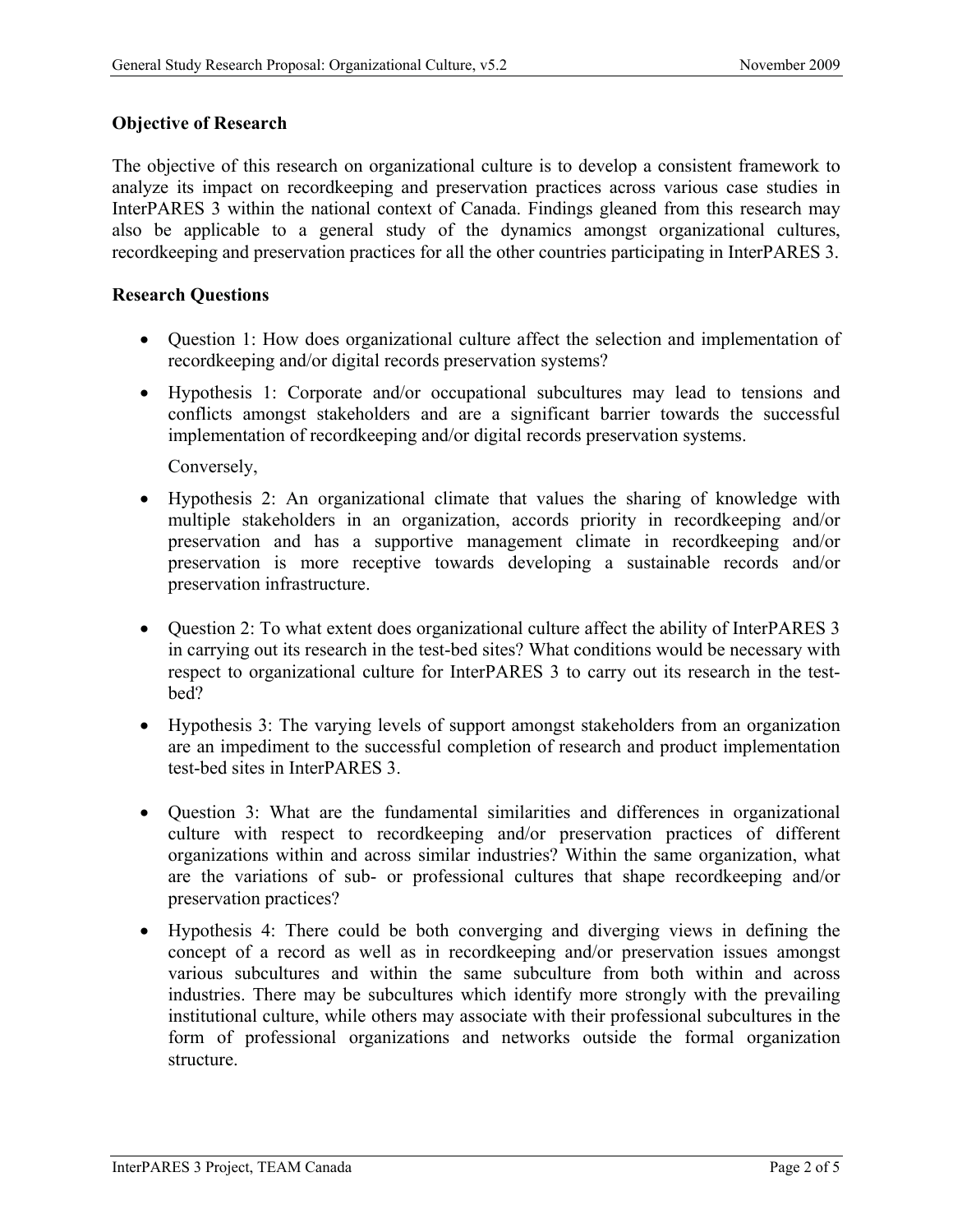- Question 4: What are the varying levels of expectations stakeholders have in terms of their roles and responsibilities in recordkeeping/and or preservation as well as their expectations of other stakeholders?
- Hypothesis 5: Different groups of stakeholders have differing understandings and expectations of their roles and responsibilities in recordkeeping and/or preservation as well as the roles and responsibilities of other stakeholders in terms of recordkeeping and/or preservation. This may potentially be a barrier towards the successful implementation of a recordkeeping and/or preservation programme.
- Question 5: What are the methodologies for facilitating the selection and implementation of recordkeeping and/or digital records preservation systems?
- Hypothesis 6: A risk assessment model and project toolkit, anchored on the type of organizational culture, industry and organizational configuration, could be developed. In addition, specific policies and strategies to facilitate the selection and implementation of recordkeeping and/or digital records preservation systems could be formulated for the stakeholders within an organization.

# **Methodology of Research**

The research will be both deductive and inductive in nature and will be anchored in grounded theory. The literature review will draw upon aspects of organizational culture from organizational theory, sociology, information systems and information management perspectives, while the field work will consist of semi-structured interviews with test-bed partners (archivists, records managers, records creators, IT specialists, and senior management) and the Graduate Research Assistants assigned to the InterPARES 3 TEAM Canada case studies. There also will be an analysis of issues relating to organizational culture based on a review of the discussion of the case studies contained in the proceedings from the InterPARES 3 TEAM Canada plenary workshops, existing research and documentary sources from the case studies such as the final reports, answers to research questions and contextual analysis. Definitions for key terms gleaned from the literature—such as organizational culture, organizational climate, subculture and professional culture—as well as replies from the participants of the research will be coded and analyzed using NVivo software to provide an in-depth qualitative analysis.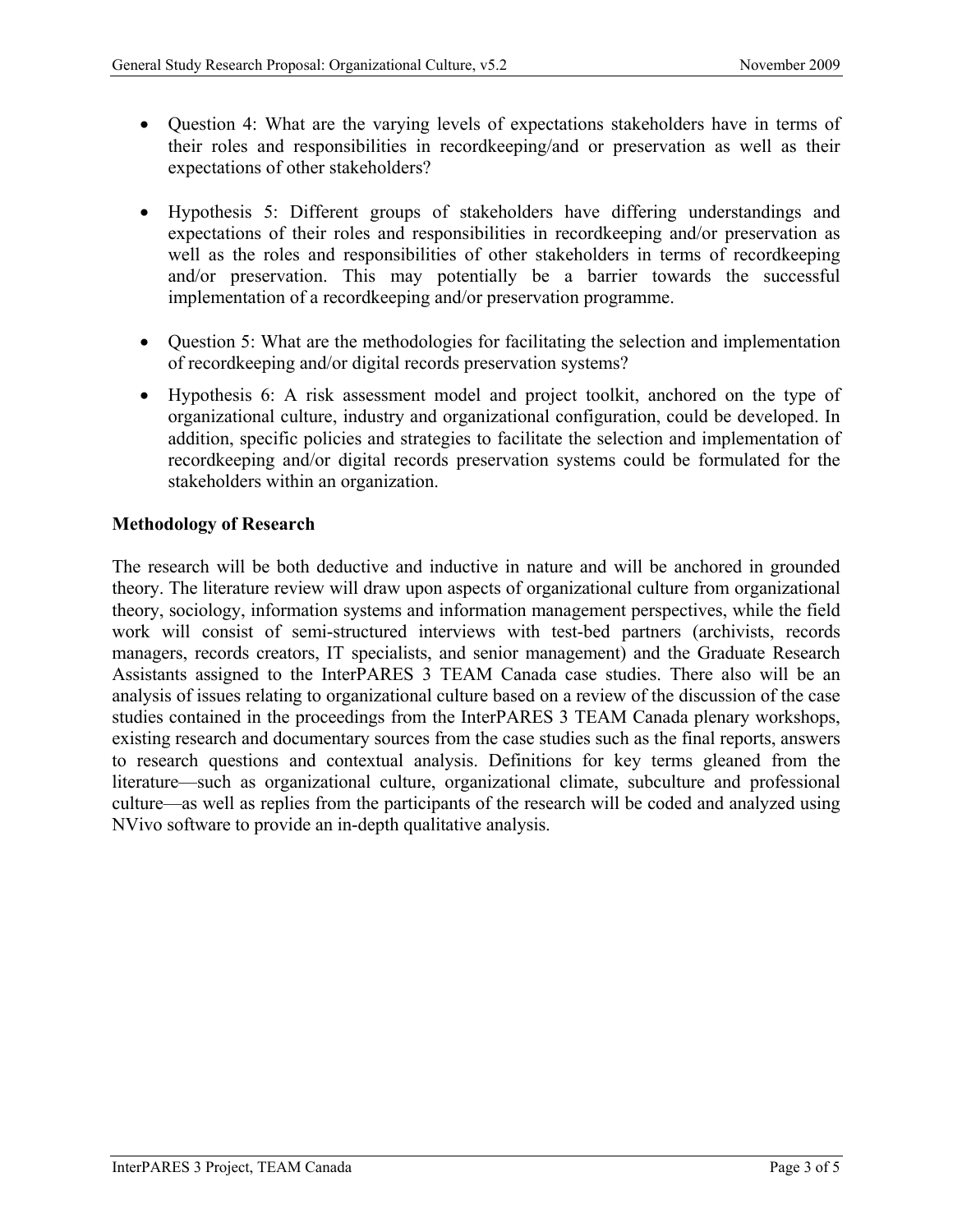# **Plan of Action**

| <b>Activities</b> |                                                                                                                                                                                                                                                 | <b>Target Dates</b>                                              |
|-------------------|-------------------------------------------------------------------------------------------------------------------------------------------------------------------------------------------------------------------------------------------------|------------------------------------------------------------------|
|                   | 1. Presentation of research proposal on general study on<br>organizational culture, findings of key principles and<br>concepts of organizational culture based on literature<br>review.                                                         | <b>TEAM Canada Plenary</b><br>Workshop 5:<br>25-27 November 2009 |
|                   | 2. Develop a set of semi-structured interview questions,<br>identify and approach participants to be interviewed.<br>Continue with literature review and address any gaps<br>based on feedback/comments from TEAM Canada Plenary<br>Workshop 5. | December 2009                                                    |
|                   | 3. Complete interviews and coding responses. Analysis of<br>literature review.                                                                                                                                                                  | March 2010                                                       |
| 4.                | Complete final report for general study of organizational<br>culture and develop preliminary draft of strategies and<br>policies to facilitate the selection and implementation of<br>recordkeeping and/or digital preservation systems.        | April 2010                                                       |
|                   | 5. Presentation of findings for general study of<br>organizational culture and draft strategies and policies.                                                                                                                                   | <b>TEAM Canada Plenary</b><br>Workshop 6:<br>26-28 May 2010      |
|                   | 6. Amend draft strategies and policies arising from<br>feedback/comments from TEAM Canada Plenary<br>Workshop 6. Development of draft risk assessment model<br>and project toolkit.                                                             | September 2010                                                   |
|                   | 7. Presentation of risk assessment model and project toolkit                                                                                                                                                                                    | <b>TEAM Canada Plenary</b><br>Workshop 7:<br>24-26 November 2010 |